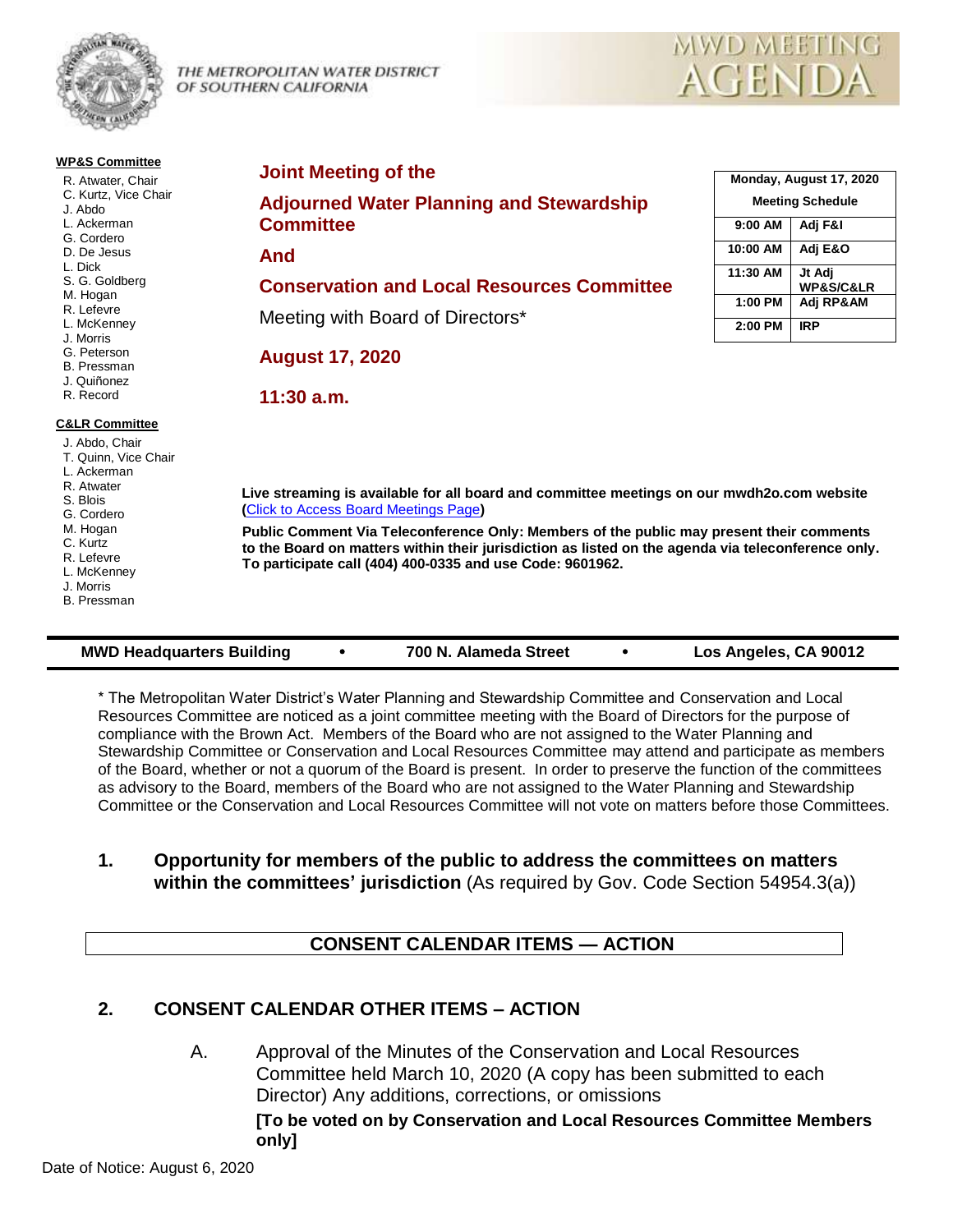Joint Adjourned Water Planning and Stewardship Committee and Conservation and Local Resources Agenda Page 2

> B. Approval of the Minutes the Water Planning and Stewardship Committee held July 13, 2020 (A copy has been submitted to each Director) Any additions, corrections, or omissions **[To be voted on by Water Planning and Stewardship Committee Members only]**

## **3. CONSENT CALENDAR ITEMS – ACTION**

None

## **END OF CONSENT CALENDAR ITEMS**

#### **4. OTHER BOARD ITEMS – ACTION**

None

# **5. BOARD INFORMATION ITEMS**

None

## **6. COMMITTEE ITEMS**

- a. Proposal for Multi-family Toilet Replacement Program
- b. Conservation Update and response to COVID-19

## **7. MANAGEMENT REPORTS**

- a. Bay-Delta Matters
- b. Colorado River Matters
- c. Water Resource Management Manager's report